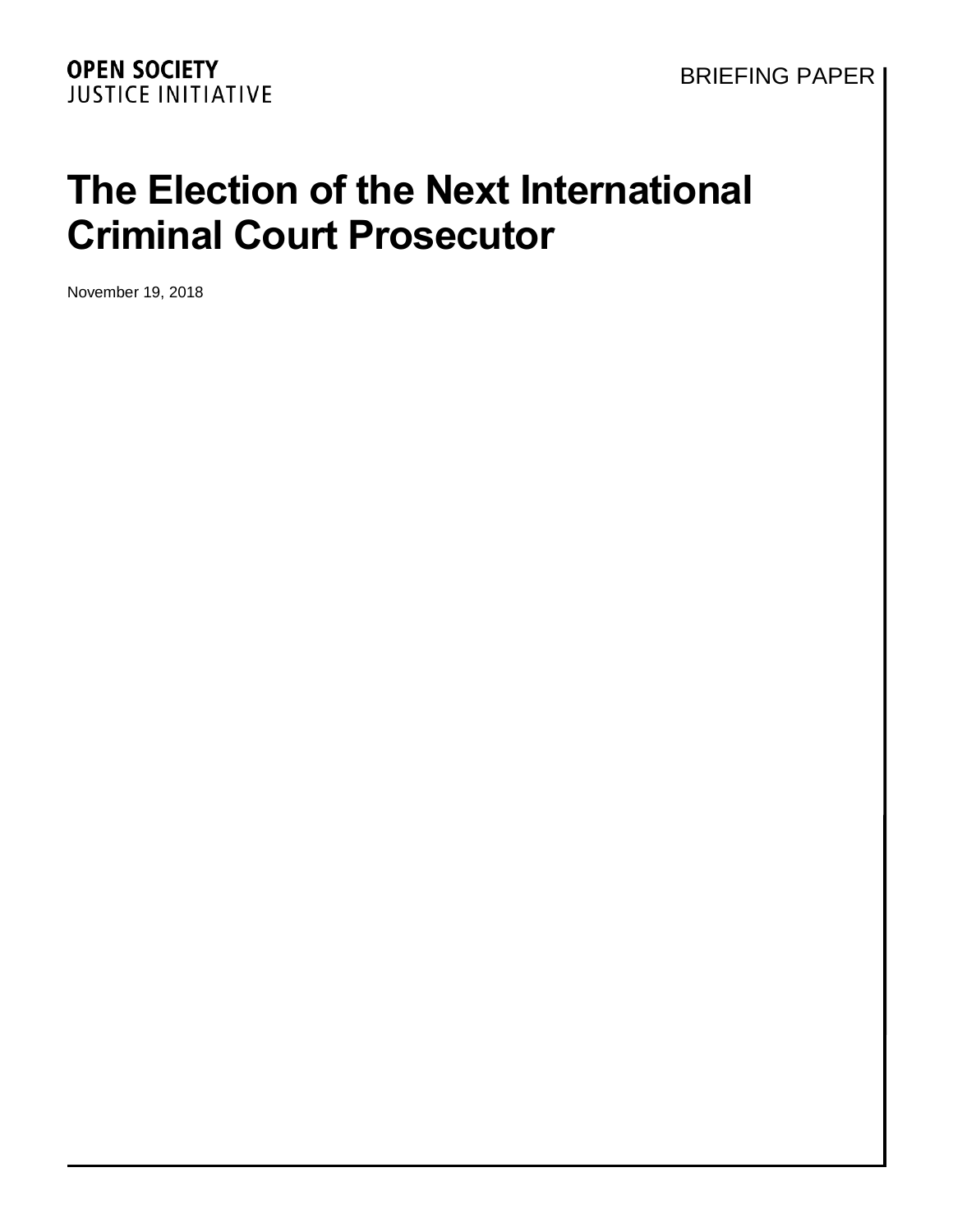#### **OPEN SOCIETY JUSTICE INITIATIVE**

# **Executive Summary**

The election of the next Prosecutor marks a critical turning point for the Office of the Prosecutor and the International Criminal Court as a whole. It is therefore essential to ensure that each step of this process, from identification and assessment of candidates to the election itself, is maximally transparent, accessible to a broad cross-section of stakeholders, and grounded in the objective criteria of merit, experience, and integrity. It is also crucial to learn from, and strengthen, the process that contributed (in 2010-11) to the election of the current Prosecutor. Toward that end, the Open Society Justice Initiative makes the following recommendations to States Parties:

#### **Roles and Responsibilities**

- The Bureau of the Assembly should take forward the selection process in a transparent and consultative manner with ICC States Parties. Ideally, language should be included in the forthcoming omnibus resolution that mandates the Bureau to do so and establishes a timeline for the process.
- The Bureau should establish an expert committee by early 2019 that is charged with soliciting applications from qualified candidates and conducting assessments, in order to then make recommendations to the Bureau and Assembly. As aspects of this process will take substantial time (e.g., negotiating terms of reference, finalizing committee composition, agreeing on a program of work), the committee should be established no later than March 2019.
- The Bureau should report back to the Assembly on its progress through the New York and Hague Working Groups, and at the next Assembly in 2019.
- There should be effective coordination between delegations in The Hague and New York while mindful that the election itself takes place in New York, where States Parties have the largest representation.

#### **Search and Assessment Process**

- An expert committee, appointed by the Bureau, should oversee the search and assessment process.
- In order to attract candidates of the highest quality, suggestions of candidates to serve on the committee, and later for the position of Prosecutor, should be solicited from a wide range of actors, including States Parties, civil society organizations, and academic institutions.
- The process should aim for the broadest level of transparency that is appropriate.

 $\circledcirc$   $\circledcirc$   $\circledcirc$ 

Open Society Foundations Some Rights Reserved

224 West 57th Street, New York, New York, 10019 P. +1 212-548-0600 **opensocietyfoundations.org**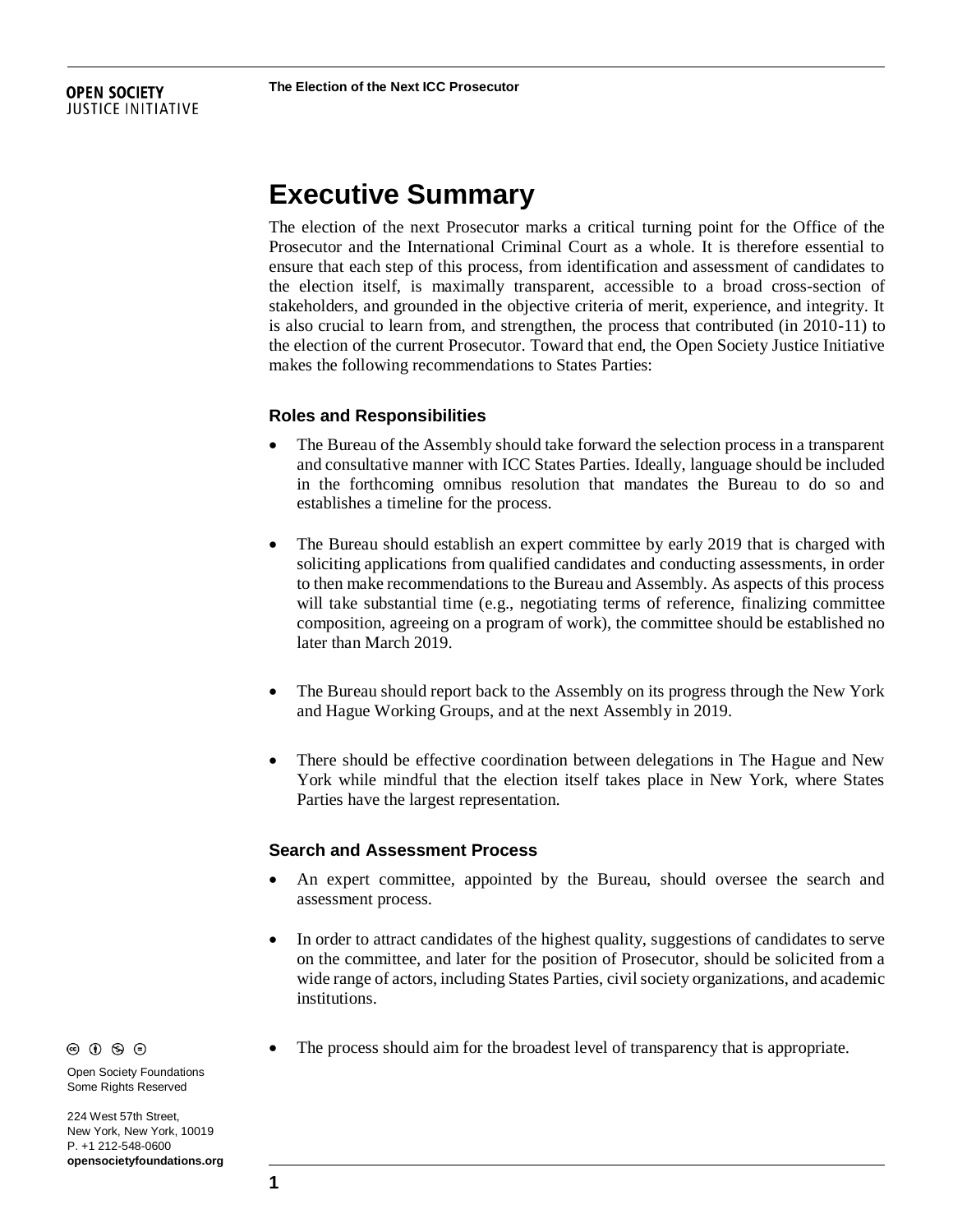#### **OPEN SOCIETY JUSTICE INITIATIVE**

## **Candidate Criteria**

- The overriding criteria for the election of a Prosecutor should be merit-based; the selection process should not be based on an expectation of regional rotation.
- In addition to criteria laid out in Article 42(3), the candidate should have expertise in managing complex criminal investigations as a prosecutor and demonstrated experience in the exercise of discretion in sensitive cases.
- Outstanding managerial experience and demonstrated independence and impartiality will be crucial. The candidate should have no history of workplace misconduct or harassment.

#### **Expert committee**

- The expert committee should be comprised of 7-9 individuals, principally independent experts who can provide substantive expertise in refining the criteria for candidates and assessing their qualifications.
- The committee's membership should not be confined to state representatives from the five geographic regions, nor of experts who are all nationals of States Parties currently serving on the Bureau. Ideally, the committee should also include members with experience in one or more of the countries where the ICC has been engaged.
- Independent experts should have one or more of the following qualifications:
	- o First-hand experience in international and/or transnational criminal investigations or prosecutions;
	- o Direct experience of the environment in which the Office and the Court operate;
	- o Demonstrated expertise in working with individuals and/or communities affected by atrocity crimes;
	- o Understanding of sexual or gender-based violence, international human rights law, and/or international humanitarian law.
- Considerations of gender parity, together with geographic representation, are also critical.
- At the appropriate time, the committee should convene a public forum to introduce itself and to explain the election process in greater detail. The committee should also keep the Bureau, the Hague and New York Working Groups, and the Assembly informed of its endeavors.
- The committee should prepare a short-list of the most qualified candidates and interview all short-listed candidates, including through holding "town hall" style meetings where the candidates could also respond to questions from the public.